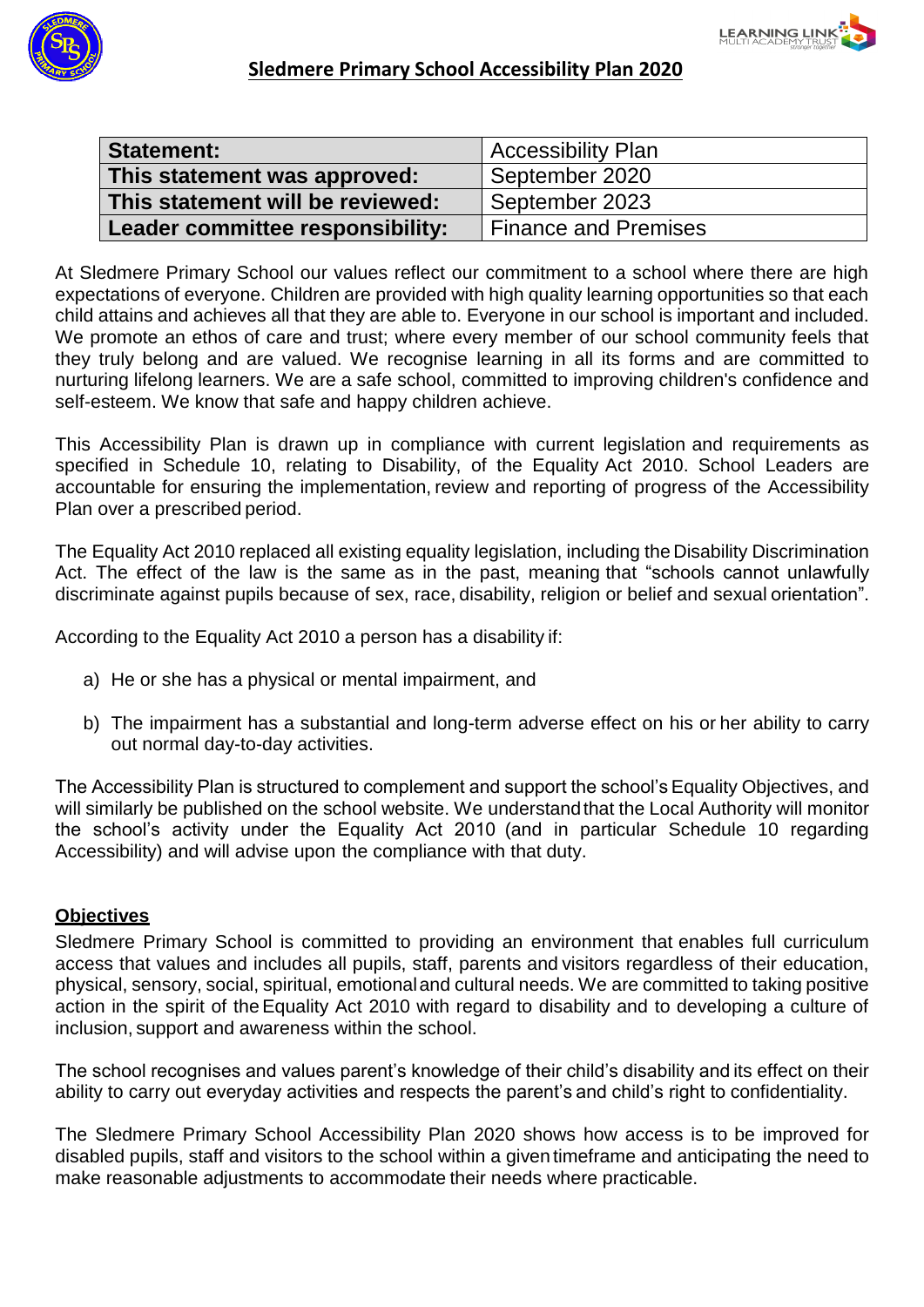

#### **Sledmere Primary School Accessibility Plan 2020**

The Accessibility Plan contains relevant and timely actions to:-

- Increase access to the curriculum for pupils with a physical disability and/or sensory impairments, expanding the curriculum as necessary to ensure that pupils with a disability are as equally prepared for life as the able-bodied pupils; (If a school fails to do this they are in breach of their duties under the Equalities Act 2010); this covers teaching and learning and the wider curriculum of the school such as participation in after-school clubs, leisure and cultural activities or schools visits – it also covers the provision of specialist or auxiliary aids and equipment, which may assist these pupils in accessing the curriculum within a reasonable timeframe;
- Improve and maintain access to the physical environment of the school, adding specialist facilities as necessary – this covers improvements to the physical environment of the school and physical aids to access education within a reasonable timeframe;
- Improve the delivery of written information to pupils, staff, parents andvisitors with disabilities; examples might include hand-outs, timetables, textbooks and information about the school and school events; the information should be made available in various preferred formats within a reasonable timeframe.

The Sledmere Primary School Accessibility Plan 2020 relates to the key aspects of physical environment, curriculum and written information.

Whole school training will recognise the need to continue raising awareness for staff and leaders on equality issues with reference to the Equality Act 2010.

This Accessibility Plan should be read in conjunction with the following school policies, strategies and documents:

- **Behaviour Management Policy**
- **Curriculum Policies**
- **Emergency Plan**
- **Health & Safety Policy**
- **School Improvement Plan**
- **Special Educational Needs Information Report**
- Teaching and Learning Policy

The Accessibility Plan 2020 for physical accessibility relates to the Access Audit of the School. It may not be feasible to undertake all of the works during the life of this accessibility plan and therefore some items will roll forward into subsequent plans. An accessibility audit will be completed by the school prior to the end of each period covering this plan in order to inform the development of a new Accessibility Plan for the ongoing period.

Equality Impact Assessments will be undertaken as and when school policies are reviewed. The terms of reference for all leaders' committees will include the need to consider Equality and Diversity issues as required by the Equality Act 2010.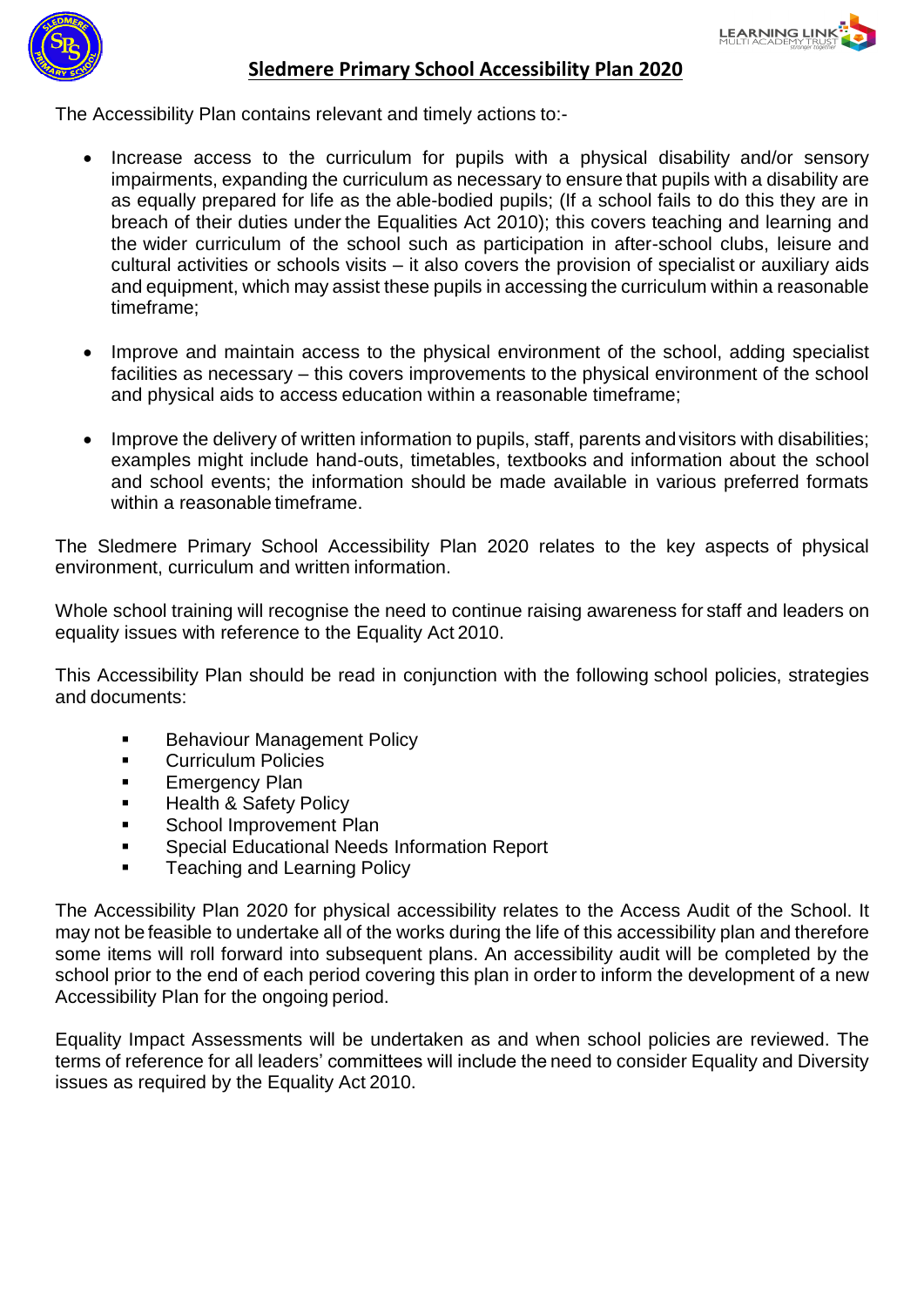



### **Sledmere Primary School Accessibility Plan 2020**

The Accessibility Plan will be published on the school website.

The Accessibility Plan will be monitored through the School Leadership Team Meetings.

The Accessibility Plan may be monitored by Ofsted during inspection processes in relation to Schedule 10 of the Equality Act 2010.

It is a requirement that the school's accessibility plan is resourced, implemented, reviewed and revised as necessary and reported on annually. Attached is a set of action plans showing how the school will address the priorities identified in the plan.

The priorities for the Accessibility Plan for our school were identified by:

- **Learning Link Multi-Academy Trust**
- **Executive Head Teacher Head Teacher**
- **Head of School**
- **SENDCo**
- **School Business Manager**
- **Site Manager**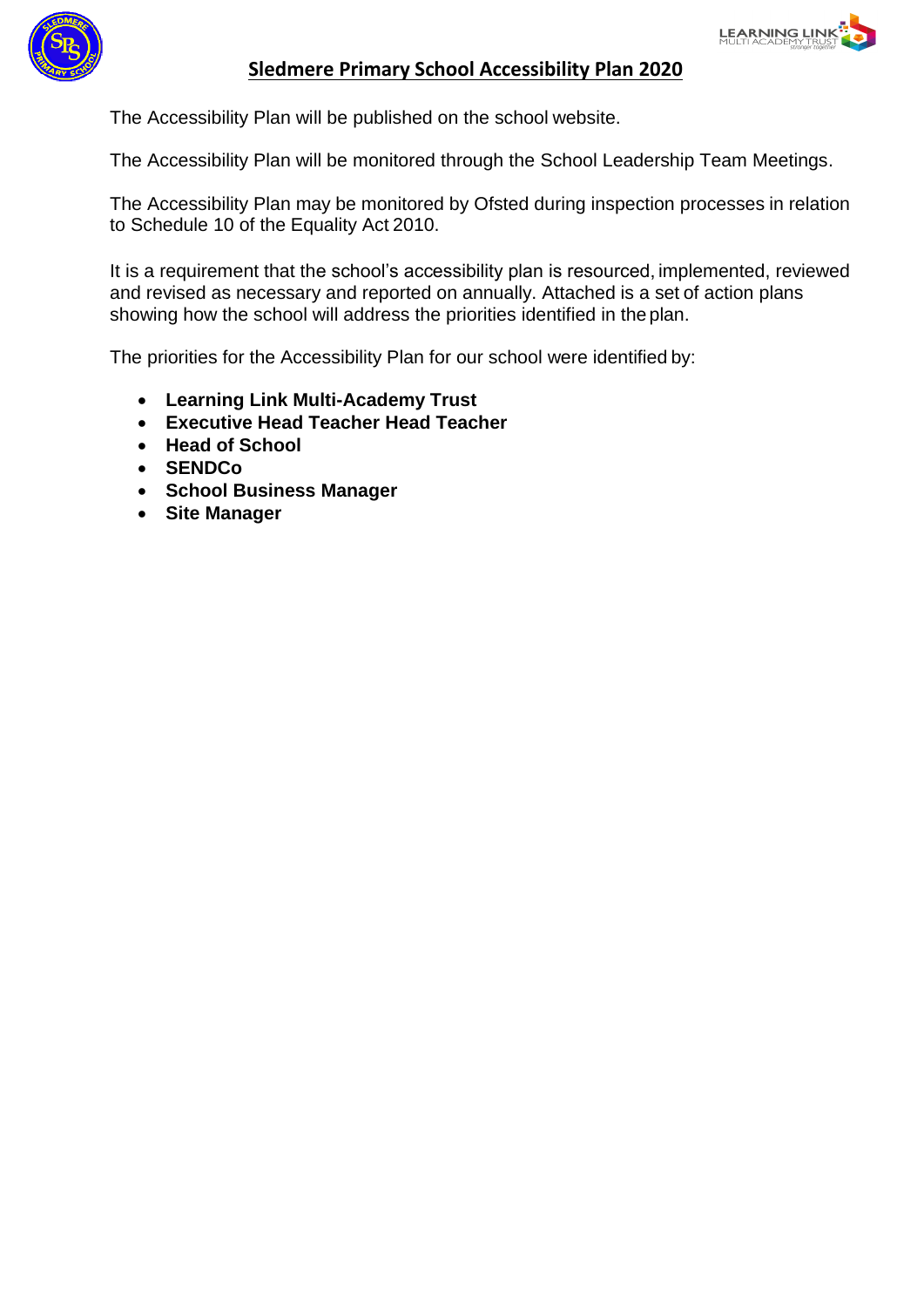



# **Schedule 21: Action Plan A – Improving Physical Access**

| <b>Ref</b>              | <b>Issue</b>                                                                                                                                                                                               | <b>Recommendations</b>                                                                                                                                                                                                         | <b>Time Scale</b> | <b>Priority</b> | <b>Cost</b>                                                 | <b>Date</b><br><b>Completed</b>                                    | <b>Responsibility</b>                                     |
|-------------------------|------------------------------------------------------------------------------------------------------------------------------------------------------------------------------------------------------------|--------------------------------------------------------------------------------------------------------------------------------------------------------------------------------------------------------------------------------|-------------------|-----------------|-------------------------------------------------------------|--------------------------------------------------------------------|-----------------------------------------------------------|
| $\mathbf{1}$            | To ensure that, where possible,<br>the school buildings and<br>grounds are accessible for all<br>children and adults and<br>continue to improve access to<br>the school's physical<br>environment for all. | Audit of accessibility of school buildings and<br>grounds by SLT and Site Manager.<br>Suggest actions and implement as budget allows.                                                                                          | Autumn<br>2020    | Medium          | None                                                        | Autumn<br>2020                                                     | $\bullet$ Head of<br>School<br>$\bullet$ Site<br>Manager  |
| $\overline{2}$          | Ensure that restrictions are not<br>limited within the classroom<br>and outdoor environments                                                                                                               | Staff who support/teach children with a medical<br>need/care plan/personal evacuation plan/risk<br>assessment in place will be trained and will be<br>aware of procedures in place in case of an<br>emergency, such as a fire. | Immediate         | Medium          | None                                                        | Ongoing                                                            | $\bullet$ SENDCo<br>• All staff<br>• Inclusion<br>Manager |
| 3                       | <b>Disabled Toilet</b>                                                                                                                                                                                     | In place in school and is easily accessible to<br>KS1 as it is on the same floor.<br>Review access for classrooms located on other<br>floors.                                                                                  | Ongoing           | Low             |                                                             |                                                                    | $\bullet$ Site<br>Manager                                 |
| $\overline{\mathbf{4}}$ | <b>Changing and Shower facilities</b>                                                                                                                                                                      | Consider building shower facilities as part of<br>future renovations                                                                                                                                                           | Ongoing           | Low             |                                                             | There is<br>now a<br>changing<br>bed in the<br>disabled<br>toilet. | <b>SLT</b><br><b>LLMAT</b>                                |
| $5\overline{)}$         | <b>Ensure children and staff follow</b><br>Covid 19 Guidance and the risk<br>of infection is reduced through<br>careful and planned movement<br>around school.                                             | Children to remain in Class 'Bubbles'<br>Children and staff follow risk assessment<br>guidance (washing hands, tables in rows, one<br>way system and zoned areas in the<br>playground)                                         | Ongoing           | High            | Cost of extra<br>cleaning during<br>the day.<br>Cost of PPE |                                                                    | All staff                                                 |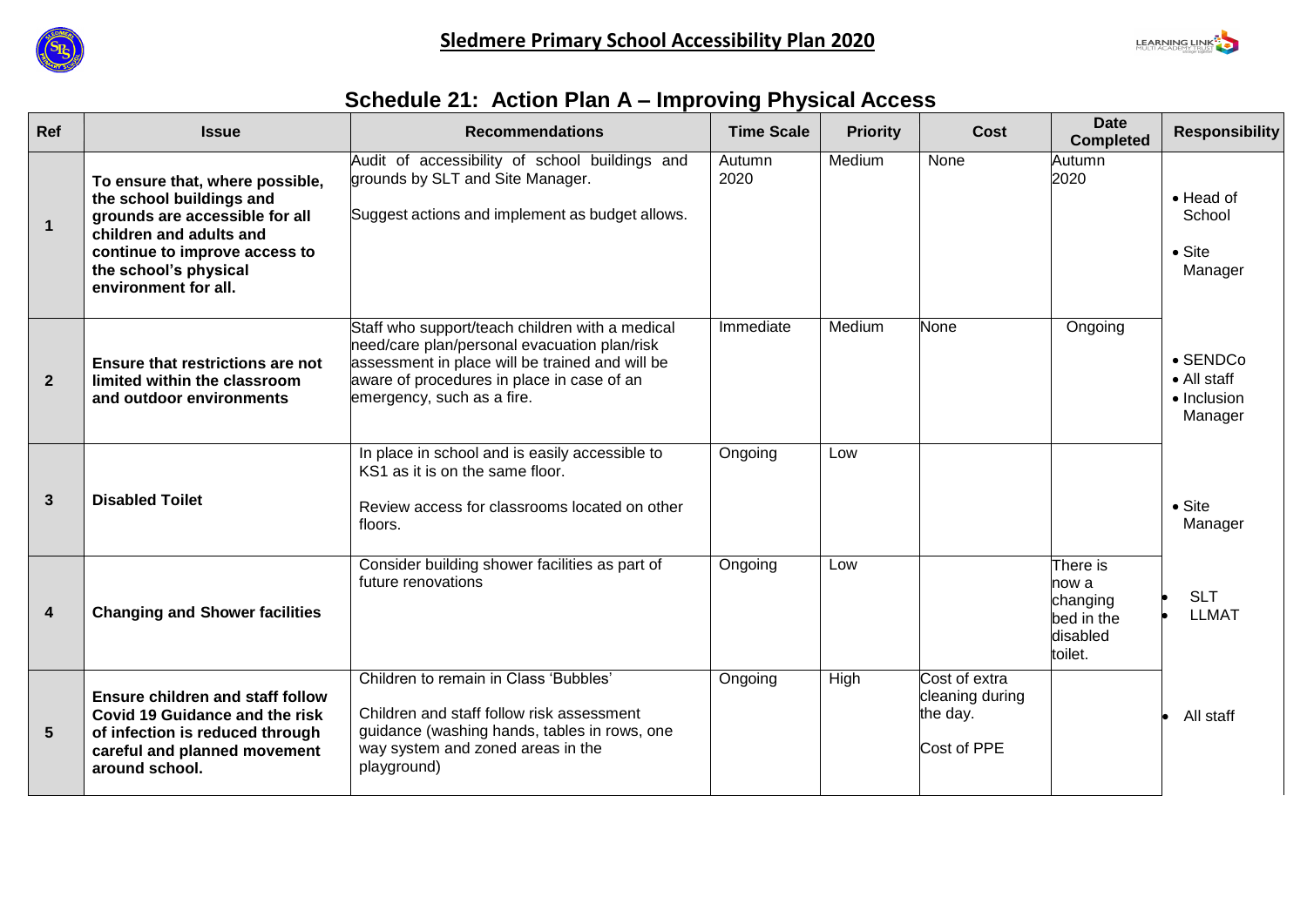



# **Schedule 22: Action Plan B – Improving Curriculum Access**

| Ref                      | <b>Issue</b>                                                                                                                                       | <b>Recommendations</b>                                                                                                                                                                                                                                                                                                                                                                                                                                                                                                                                                                                                                   | <b>Time</b><br><b>Scale</b> | <b>Priority</b> | <b>Cost</b>                             | <b>Date</b><br><b>Completed</b> | <b>Responsibility</b>                                                              |
|--------------------------|----------------------------------------------------------------------------------------------------------------------------------------------------|------------------------------------------------------------------------------------------------------------------------------------------------------------------------------------------------------------------------------------------------------------------------------------------------------------------------------------------------------------------------------------------------------------------------------------------------------------------------------------------------------------------------------------------------------------------------------------------------------------------------------------------|-----------------------------|-----------------|-----------------------------------------|---------------------------------|------------------------------------------------------------------------------------|
| $\mathbf{1}$             | <b>Ensure children</b><br>can access home<br>learning during<br>any periods of<br>isolation.                                                       | Welfare calls made by staff to check childrens'<br>wellbeing.<br>Use of ICT to ensure children are accessing learning.<br>Effective feedback provided for pupils whilst they are<br>accessing home learning.                                                                                                                                                                                                                                                                                                                                                                                                                             | 2020-<br>2021               | High            | <b>SLT</b><br>Time and<br>release costs | On going                        | <b>SLT</b>                                                                         |
| $\overline{2}$           | To train staff to manage<br>the needs of children with<br>complex medical<br>conditions.                                                           | SENDCo and Inclusion Manager to change review and<br>update Sledmere Primary School Medicines Policy and<br>Procedures.<br>Ensure staff receive relevant training for the medical<br>conditions of children that they work with.                                                                                                                                                                                                                                                                                                                                                                                                         | Autumn<br>Term<br>2020      | High            | Teaching<br>Assistant<br>Release time   | September<br>2020               | Inclusion<br>Manager<br><b>SENDCo</b>                                              |
| 3                        | <b>Ensure gaps in learning</b><br>are identified and<br>learning needs are met<br>through relevant, reliable<br>and robust 'Catch Up'<br>Programs. | Assessment baselines of Children's learning in<br>Reading, Writing and Maths<br>Termly Assessment Data monitoring.<br>Groups of children causing concern identified and<br>intervention planned and provided in a timely manner.                                                                                                                                                                                                                                                                                                                                                                                                         | $2020 -$<br>2021            | <b>High</b>     | <b>SLT</b><br><b>Teachers</b>           | Termly                          | <b>SLT</b>                                                                         |
| $\overline{\mathcal{A}}$ | The curriculum is<br>accessible for all<br>and the needs of<br>children with SEND<br>are tailored for.                                             | SEND My Plans are reviewed and updated termly<br>and copies of these are provided to parents.<br>Learning walks to be conducted to ensure the<br>provision detailed in the support plans are in place<br>and are effectively meeting the needs of the child<br>and pupil voice to be obtained at this time.<br>Outside agencies to be involved where necessary<br>to provide further advice and guidance and support<br>with evaluating provision<br>STEPS to be implemented and used to support<br>children who are working 2 or more years below<br>age related expectations<br>Ensure that all out of school activities, after school | Termly                      | High            | Cost of<br>release time<br>for SENDCo   | Termly                          | <b>SENDCo</b><br>Inclusion<br>Manager<br><b>Teachers</b><br>Teaching<br>Assistants |